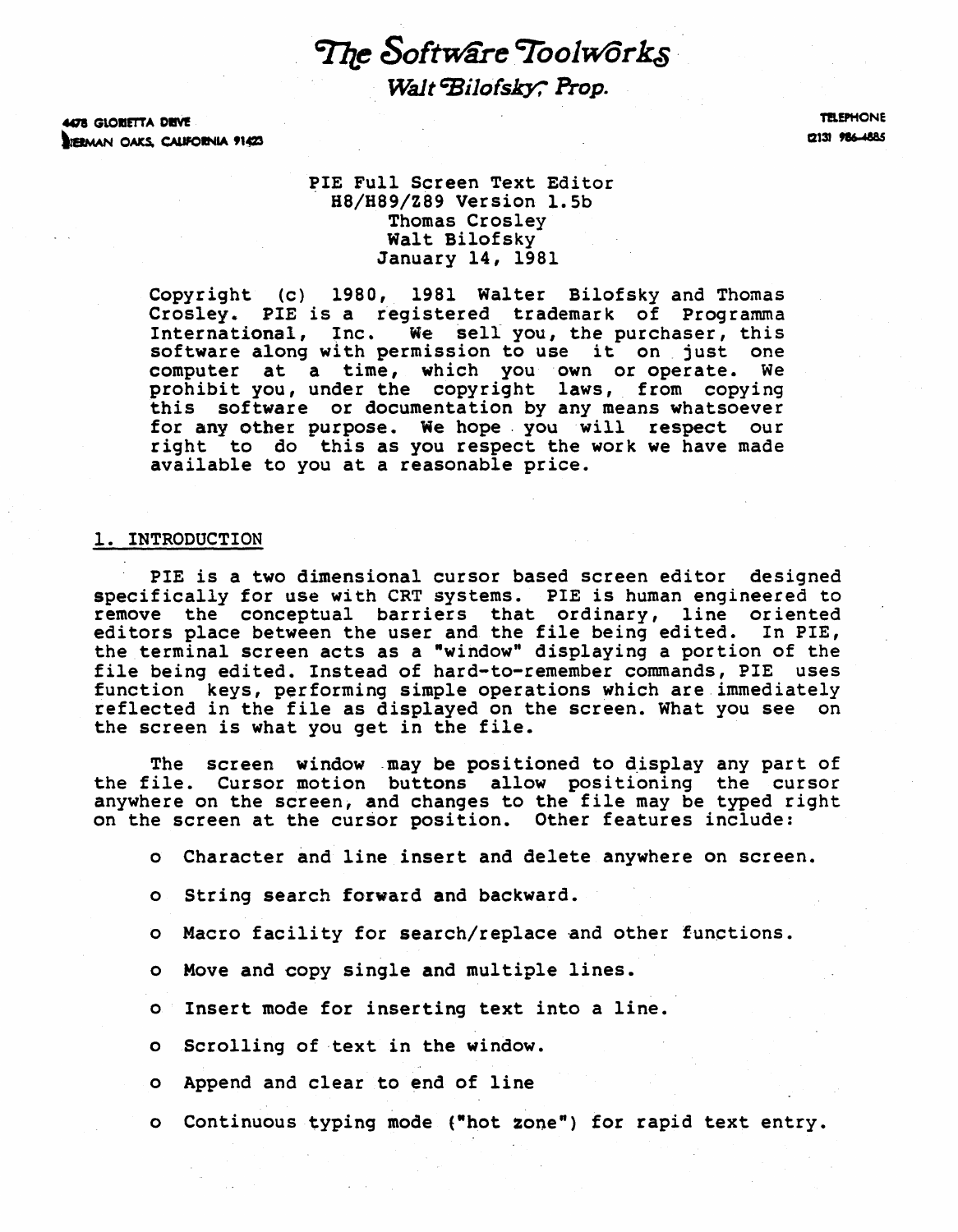PIE generates standard text files, with tab characters used wherever possible to conserve disk space. (This feature can be suppressed; see Section 11.)

..

In order to perform word processing, PIE may be used to prepare files for input to the TEXT formatting program (available from The Software To01works). PIE is also handy for entering and revising program and data files.

PIE runs on the H8, H89 and Z89 computers. It is available<br>o versions, for the HDOS operating system or for CP/M. It is in two versions, for the HDOS operating system or for CP/M. necessary to have the correct version for the operating system you<br>are using. PIE requires at least 32K of memory to run. If more PIE requires at least 32K of memory to run. If more<br>ilable, PIE will be able to edit larger files. The memory is available, PIE will be able to edit larger files. amount of memory available for editing varies with the operating system and the machine configuration, but typically 20K to 24K characters of memory are occupied by PIE and the operating system, with the remainder available to hold the file being edited. ..

NOTE: PIE will not run on the H8 computer under CP/M unless the Bl9 terminal is connected through an H-S-4 antess the mis cerminar is connected emrodyn and in the same serial interface (or a compatible interface using the type 8250 UART at port address 350). This restriction does not apply when using a computer other than the HS, or when using the H8 with HDOS.

# 2. RUNNING PIE

The PIE 1.5 disk contains two versions of the software: PIE, which runs only on the H89, and PIE8, which runs on the H8 with the H19 terminal. Be sure to use the correct version for your computer.

Important: When running PIE under HDOS, the system disk in drive SYO: should not have a write protect tab. If the system disk is write protected, PIE may not run correctly, particularly when used to edit large files.

PIE is run by typing the command PIE, followed by the name of the file to be edited, followed by a RETURN. Thus, to edit a file named DOCUMENT.TXT, type the command

#### PIE DOCUMENT.TXT

If no file name is provided, PIE will request one. PIE will read the file in, and scroll the first  $24$  lines onto the screen. the file does not exist, PIE will create it.

Editing is done by positioning the cursor anywhere on the screen using the cursor motion keys, and typing text just the way it is to appear in the file. Function keys fl through f5 are used to move the file so that different portions of it appear on the screen. The following sections explain these operations in more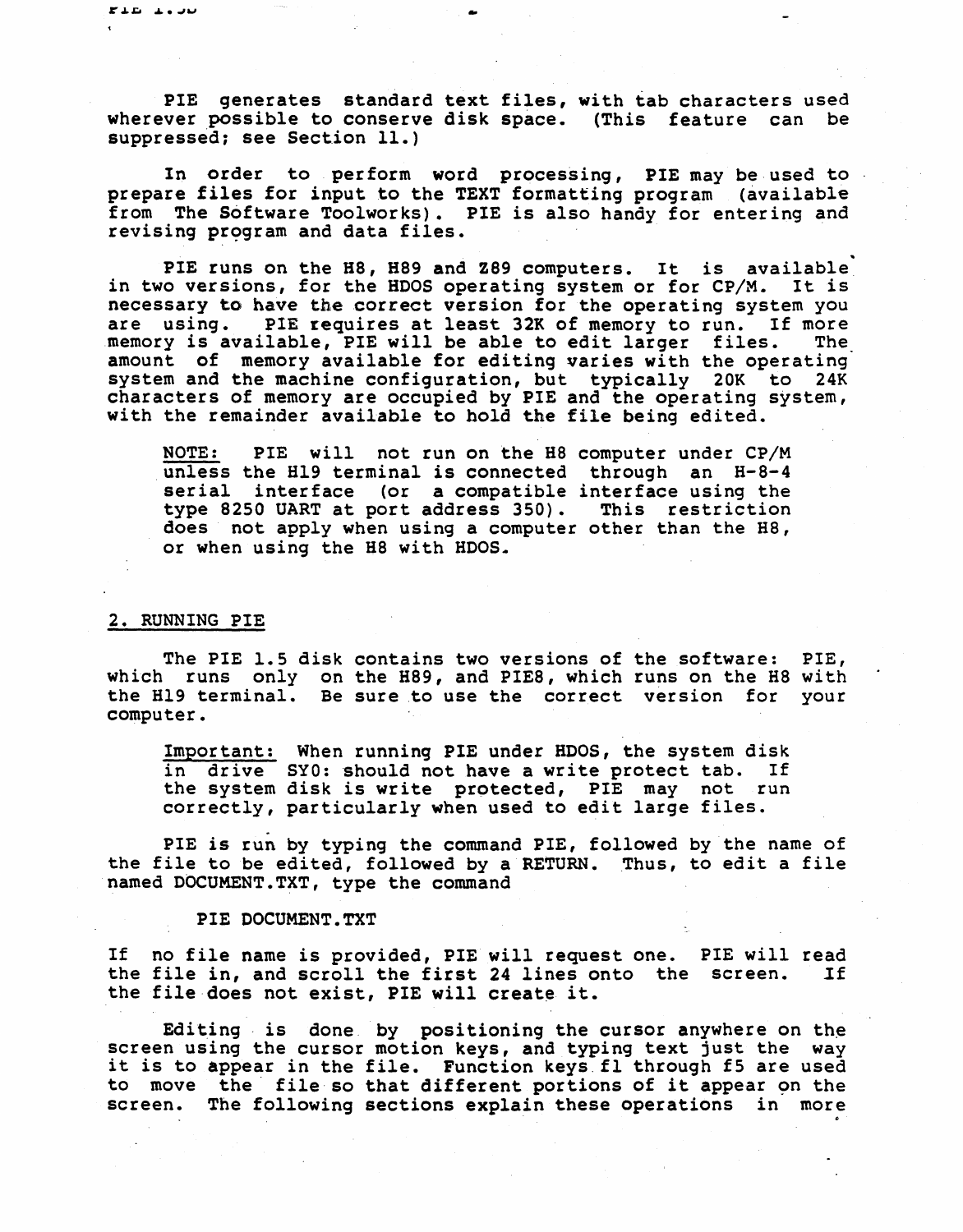In the lower right hand corner of the screen, PIE displays the line number of the file on which the cursor is positioned, and the number of free bytes of memory remaining. When this number drops below 2000, PIE will highlight it and give a warning<br>drops below 2000, PIE will highlight it and give a warning message. If this occurs, EXIT IMMEDIATELY; DO NOT CONTINUE EDITING. See Section 11 for more information about free space.

There are several ways to end a PIE editing session. The simplest is to type control-E (hold down CTRL and type "e"). This will write the file, with the changes made during the editing session, back onto the disk. The other options for ending the session are described in Section 9 below.

# 3. ENTERING TEXT

Text is typed, into the file by positioning the cursor at the point where the text is to be entered, and typing the text. How to position the cursor is explained below.

Typing past column 72 causes the bell to sound. Attempting to type past column 80 causes the bell to sound, and the typed character is ignored.

The cursor motion buttons (the four buttons with the arrows) can be used to position the cursor at any position on the screen. To change the file at the cursor position, simply type the change onto the screen. Whatever is typed on the screen will be inserted in the file, just as it appears on the screen.

Other keys that can be used to position the cursor are:

- HOME Move the cursor to the upper left hand corner of tbe screen.
- HOME (shifted): Move the cursor to the lower left hand corner of the screen.
- TAB Move the cursor right to the next tab stop (multiples of 8 columns). (Note that this positions the cursor, but does not necessarily insert a tab in the file. PIE inserts tabs automatically whenever they will save room in the file. )

ESC Move the cursor left to the next tab stop.

 $\rightarrow$ (shifted): Move the cursor, alternately, to the beginning of the current line and to the end of the  $\cdot$ text on the current line.

To move the cursor a long distance, use the TAB and ESC functions, or the cursor motion buttons with the REPEAT key.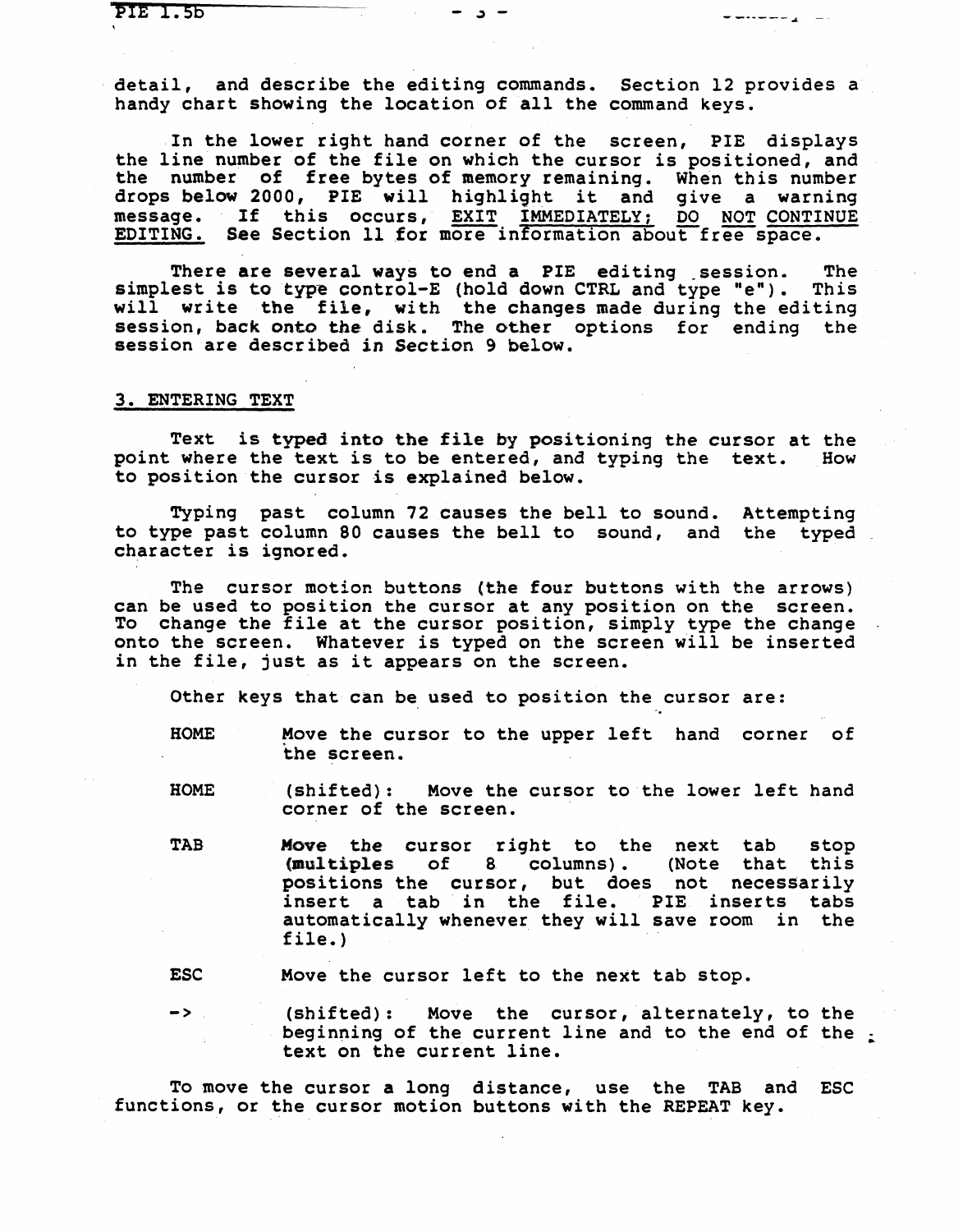Two keys have a dual function: they move the cursor and also perform another action.

BACKSPACE Moves the cursor left one position, and erases the character at that position.

RETURN Moves the cursor to the left margin, and down one<br>line. If the cursor was on the bottom line of the If the cursor was on the bottom line of the screen, the file scrolls up one line in the window. (This is especially useful when typing text at the end of a file, since the window keeps repositioning itself as RETURN is typed.)

# 4. INSERT MODE

Normally, changes are simply typed over any existing text on the screen, and replace the existing text. In Insert Mode, a typed letter is inserted at the cursor position, and a space is opened up for it by shoving all the characters on the line, starting at the cursor, one position to the right. In Insert Mode, the BACK SPACE key not only deletes the character to the left of the cursor, but also pulls the rest of the line, starting at the cursor, one position to the left to close up the space. (It sounds more complicated than it is; the easiest way to visualize it is to try it and see what happens on the screen.)

Insert Mode is turned on and off by the IC function key. When Insert Mode is on, a special message appears at the bottom of the screen.

If an attempt is made to insert a character in a full line<br>haracters), the character is ignored, the bell sounds, and (80 characters), the character is ignored, the bell sounds, and the message "Line full" appears at the bottom of the screen. In the message "Line full" appears at the bottom of the screen. this situation, the DIVIDE function (ctrl-D; see Section 8) may be used to split up the full line into two lines, so that typing may continue.

# s. ARGUMENTS TO COMMANDS

Some of the function key commands may have their range specified by an argument, which is specified by typing the ENTER key, a numeric or string argument, and the, function key. For example, the DL key usually deletes one line, but the sequence ENTER 3 DL deletes three lines. Arguments may be used with many of the commands described below.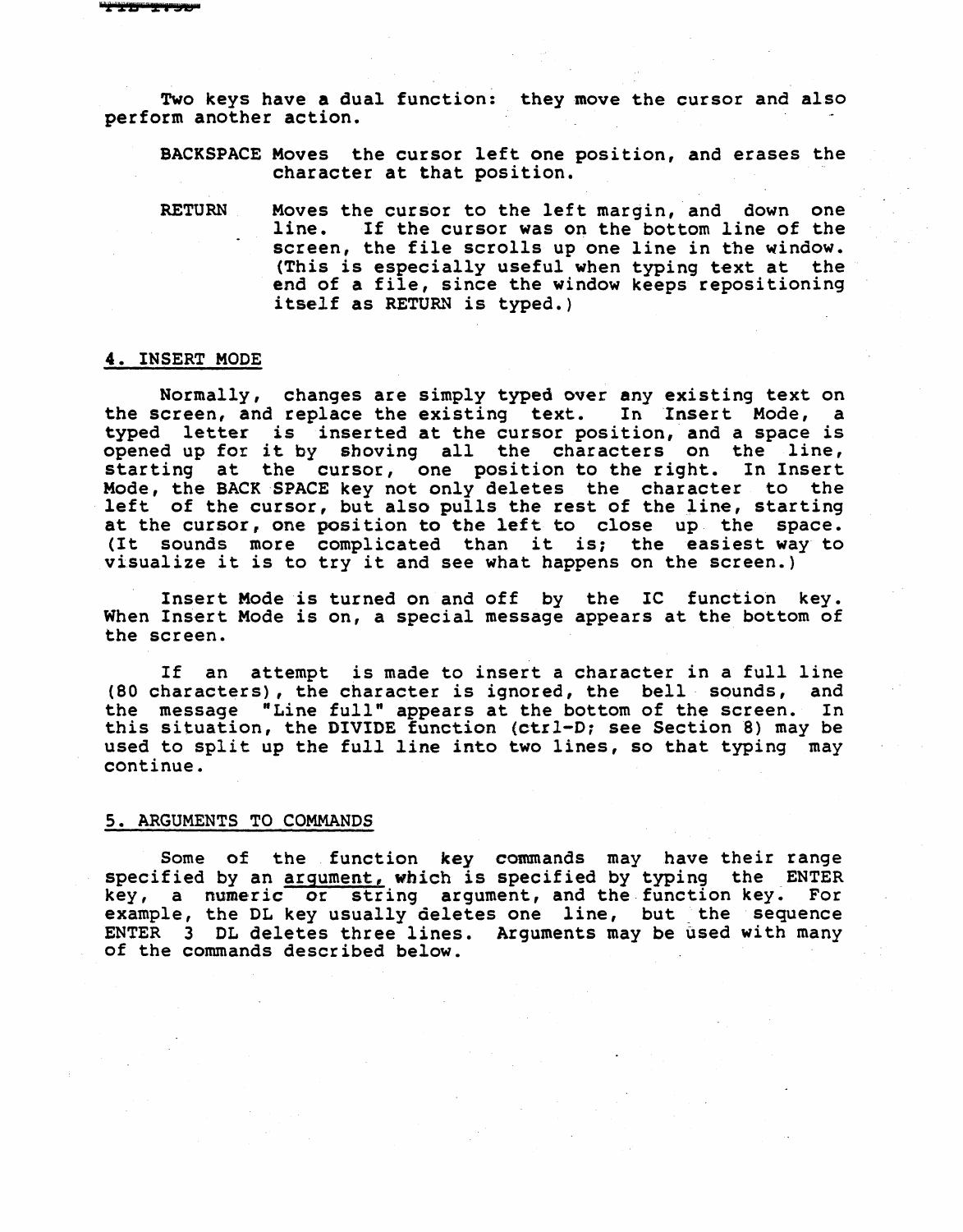PIE 1.5b - 5 -

#### 6. SCREEN POSITIONING

Several function keys are used to position the screen at any desired point in the file. -

- fl +PAGE. Moves the screen 24 lines (one screenful) down in the file (but never past the end of the file). . ENTER n fl moves n screenfuls down in the file.
- 

f2 +LINE. Moves the screen one line down in the file. Other ways to move the file one line down are (shift) up-arrow, and, if the cursor is on the bottom line of the screen, RETURN or down-arrow. ENTER n f2 moves n lines down in the file.  $ENTER$   $f2$  moves the screen down in the file so that the current cursor line becomes the first line on the screen.

f3 GOTO. Moves the screen to the top of the file.<br>ENTER f3 Moves the screen so that the last line of the file appears on the screen. ENTER n f3 Moves the screen so that line n of the file is at the top of the screen.

f4 -LINE. Moves the screen one line up in the file (but never past the top of the file). Other ways<br>to move the file one line up are (shift) file one line up are (shift) down-arrow, and, if the cursor is on the top line of the screen, up-arrow. ENTER n f4 moves n lines up in the file.

fs -PAGE: Moves the screen 24 lines (one screenful) up in the file (but never past the top of the file) • ENTER  $p$  f5 moves  $n$  screenfuls up in the file.

ENTER s 0 (the 0 on the numeric pad): +SEARCH. Searches for the next occurrence of the string s in the file following the position of the cursor, and moves the line containing s to the top of the screen. If s line containing s to the top of the screen. If s is not found, beeps and does not change the screen.

o (the 0 on the" numeric pad): A search forward is made for the last string given to a search command.

ENTER s . (the . on the numeric pad): -SEARCH. Searches for the first occurrence of the string s in the file above the first line on the screen, and moves the<br>line containing s to the top of the screen. If s line containing s to the top of the screen. is not found, beeps and does not change the screen.

> (the. on the numeric pad). A search backward is made for the last string given to a search command.

Lines can be added to the end of the text file by moving to the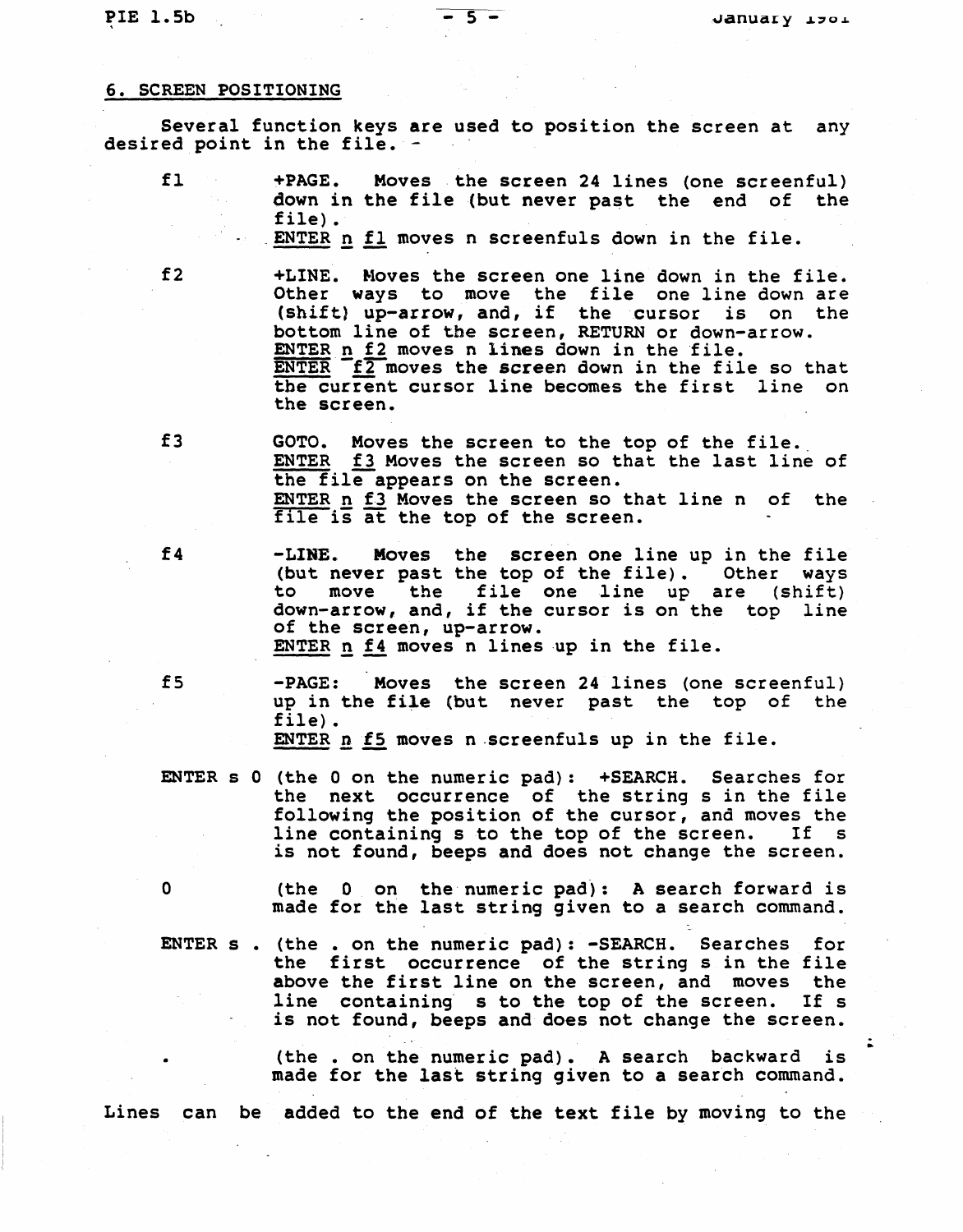last line of text and typing on one of the lines below it. When the file is written out, PIE will ignore any blank lines which follow the last line containing text.'

If a command attempts to move far past the last text line (such as moving 100 pages down a short file), PIE will move to a point where the last line is near the top of the screen. It is still possible to move further down, but not faster than one page at a time.

# 7. EDITING FUNCTIONS

The full power of PIE lies in the special editing functions, which allow inserting, deleting and moving lines of text, and other special capabilities. Many of these functions use a text buffer called the temporary lines buffer. Lines can be placed in this buffer using the DL or PICK functions. The contents of the buffer can then be put back into the file at any location with the PUT function.

The editing functions are:

DC 0 Delete the character at the current cursor position. The characters to the right of the current cursor position are moved left to fill the space.

- IL: Insert a blank line at the current cursor line, moving the lines below the cursor down. ENTER n IL inserts n blank lines at the current cursor Iine.
- 

DL Delete the current cursor line, placing it in the temporary lines buffer. The previous contents of the buffer, if any, are lost.<br>ENTER n DL deletes n lines (24 maximum), beginning with the current cursor line, and place them in the temporary lines buffer. The previous contents of the buffer, if any, are lost.

DL (shifted): Delete the current cursor line, but do not change, the contents of the temporary lines buffer. The contents of the current line are lost. ENTER n DL (shifted) deletes n lines (255 maximum) beginning with the current cursor line, but do not change the contents of the temporary line buffer. The contents of the deleted lines are lost.

PUT (white-square key): Insert the line(s) in the temporary line buffer into the file at the current cursor line. Move the current line and those below it down to make room for the inserted lines. The contents of the temporary line buffer 'are not changed, and maybe inserted again anywhere in the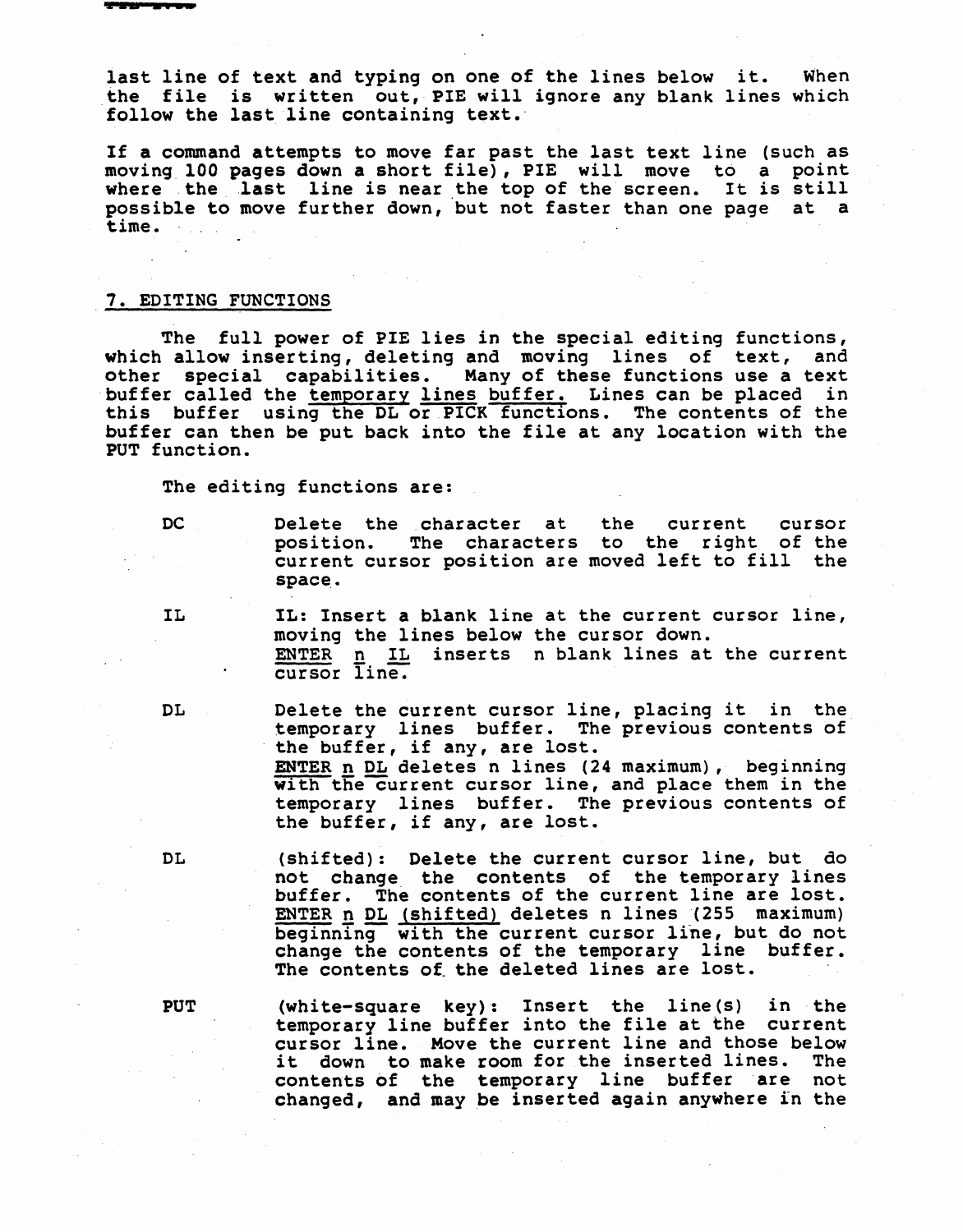file.

PICK

(red-square key): Place the current cursor line into the temporary line buffer. The line is not deleted or altered. ENTER n PICK places n lines (24 maximum), beginning with the current cursor line, into the temporary line buffer. The lines are not deleted or altered.

- ERASE Erase all characters, beginning with the current cursor position, up to the end of the line.
- Ctrl-K QUOTE. Used to insert control characters in the file. The next character typed is entered on the screen as a control character. If it is a text character, the corresponding control character is entered instead. Control characters display on the screen in inverse video, but are otherwise treated<br>as printing characters for editing purposes. as printing characters for editing purposes. Certain control characters, such as NUL (ctrl-@), tab, return and line feed may not be entered in this way.

## 8. MOVING TEXT BETWEEN LINES

PIE is a text editor, and not a word processor. It is not intended to prepare text in a neat format for output to a printer. Thus, there are not many commands for moving around pieces of text lines.

However, PIE is a convenient way to prepare text for input to a text formatter (such as the TEXT program available from The software Toolworks). In order to make PIE's share of this task easier, two features are included to help in entering and editing text, assuming the formatting is left to another program.

- Ctrl-D DIVIDE. Divides the current line at the cursor pOSition. The characters at and to the right of the cursor are moved to the beginning of a new line inserted below the current line
- Ctrl-W WRAP. Turns word wrap mode on, and sets a right. margin at the current cursor column (or column 76 if the cursor is in column 1). When word wrap mode is on, typing past the right margin will cause a new line to be inserted, and the word(s) extending into the right margin will be moved down to the beginning of that line. The effect is to allow you to type words continuously, without ever worrying about hitting RETURN at the end of the line.

Pressing WRAP (ctrl-W) again turns word wrap mode off. Word wrap mode is normally off when PIE  $\cdot$ starts up, but PIE can be patched to start up with word wrap mode on; see Section 11.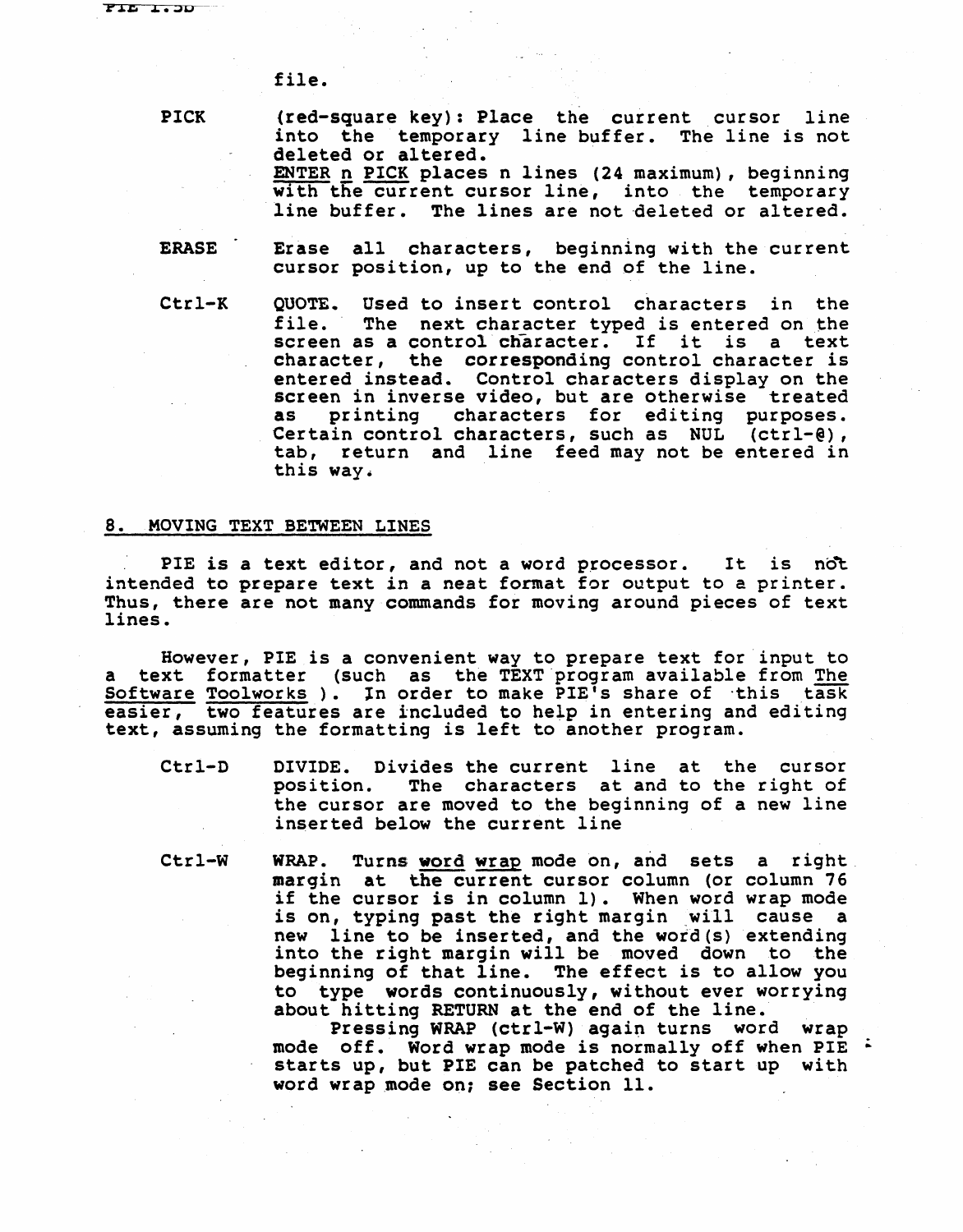# 9. EXITING, SAVING, AND CHANGNG DISKS

Ctrl-R

REPLACE. (This function does not operate under CP/M.) Ctrl-R allows dismounting and mounting of disks during an editing session. For example, the sequence "ENTER syl: ctrl-R" will dismount the disk mounted in SYl: (if any), request a new disk, mount it, and continue with the editing session.

Generally, it is not possible to reset SYO:, since the system overlays reside on this disk. However, if the system overlays reside on this disk: STAND-ALONE mode, and a RESET SYO: command has been executed at HDOS command level since the last boot, ctrl-R may be used to reset SYO:.

If a REPLACE is attempted on a disk which does not exist on your system (SY2:, for example, on a two drive system), current versions of BOOS will hang up. Be careful not to get into this condition; if you do, see Section 11 for what to do in the event of a crash. '

Ctrl-E

EXIT. Writes the edited file out, and return to .BDOS command level.

ENTER s Ctrl-E does not change the original file, but writes the changed text out on the file named s instead, and then returns to HOOS command level. ENTER Ctrl-E aborts the editing session. PIE will request confirmation, and, if it is received, will return to BOOS command level. No files will be written out. All files will remain as they were at the start of the editing session, and all editing done during the session will be lost.

Ctrl-V

SAVE. Writes the edited file out, and then resumes editing at the top of the file. ENTER  $\leq$  Ctrl-V does not change the original file, but writes the changed text out on the file named s<br>instead. Then editing resumes at the top of the Then editing resumes at the top of the file.

If there is a file system error in writing out the file when an an EXIT or SAVE function is invoked, PIE gives the error message, does not exit, and returns to the editing state just before the EXIT command, without changing anything. Normally, PIE writes the new version out without deleting the old version, so that some version of the file exists on the disk at all times.

If there is not enough room on the disk for both versions, PIE asks if you want to delete the old version first. This can be dangerous if enough text has been added to the file so that the disk can not hold the new version even with the old version deleted. If you delete the old version and then find yourself in this situation, you can either (1) delete enough lines from the version you are editing to make it fit, (2) save it as another file which already exists on the disk, deleting the old version of that file first, (3) use the REPLACE (ctrl-R) function to insert a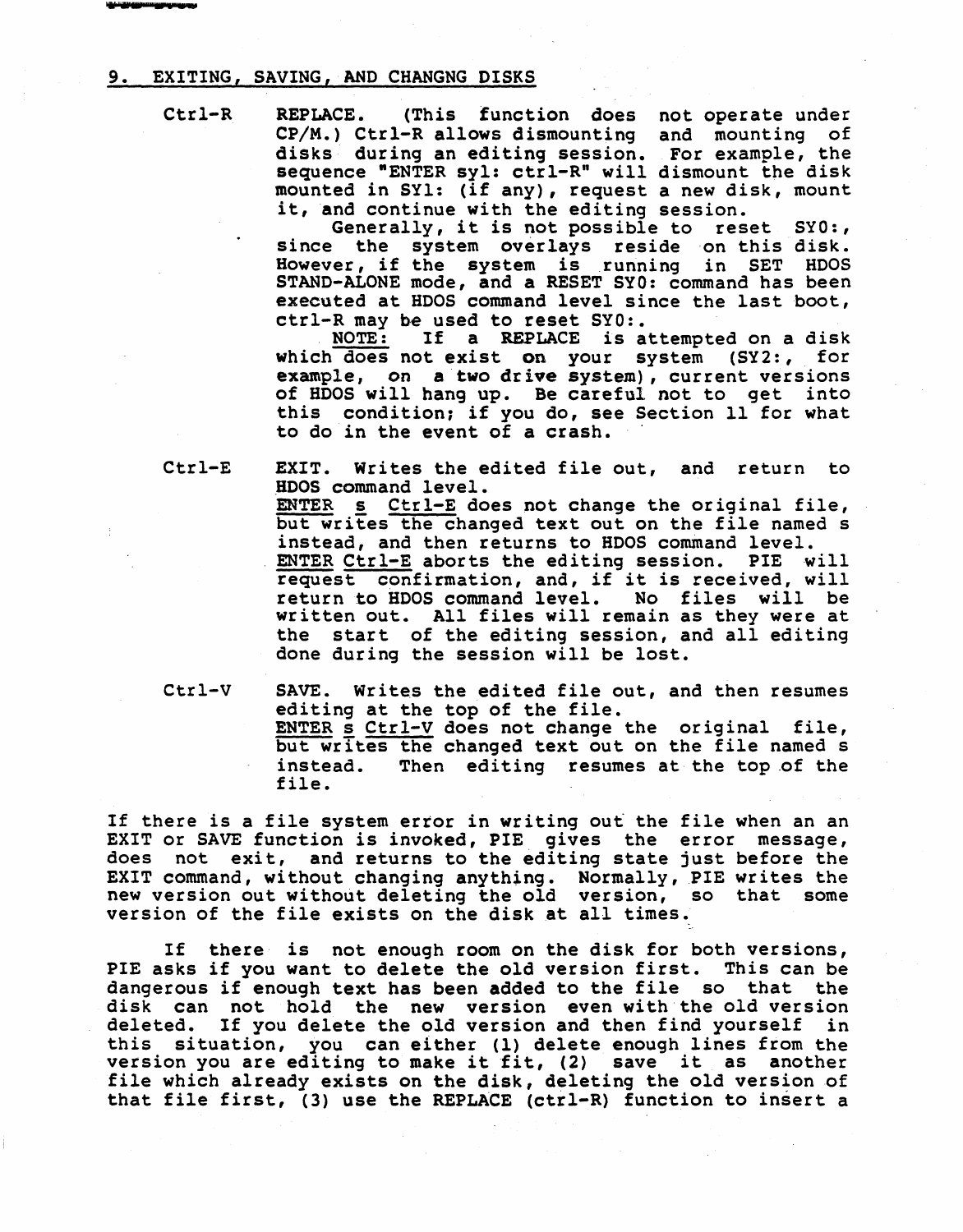disk with free space, or (4) abort the session, 10sing both versions of the file. To minimize the chance of losing the file, PIE will not exit until you do one of these four things.

# 10. MACROS: THE DO KEY

The DO key (the\_key marked with a blue square) is a user-definable macro key which can be easily programmed to perform many functions, including search and replace.

The 00 key is used to record a macro, or sequence of function and text keys, as they are typed to perform an editing operation. Then the DO key is used again to repeat the macro operation once or many times.

The DO key commands are:

ENTER DO (DO is the blue square key.) Begin recording the - typed keystrokes. All typed commands and text appear normally on the screen, but in addition the keystrokes are recorded. This recording mode is terminated by striking the DO key again.

DO Perform the recorded macro.

ENTER n DO Perform the recorded macro n times. N must be a number.

Ordinarily, macro execution continues until the macro has been performed the specified number of times. However, if any error occurs the macro execution will terminate, and the error message will be displayed. Macro execution may also be halted by typing any key; the macro will stop and the typed key will be executed.

There is a limit on the number of keystrokes that can be recorded in a macro. The exact limit depends on the version of PIE in use, and the mix of text and function keys in the macro. At least 250 text keys, or 83 function keys, may be used. When the limit is exceeded, an error message appears and the macro recording is aborted.

The operations which the DO key may be used to perform are limited chiefly by the imagination of the user. Several illustrations will be given here.

The most common DO operation is the search and replace function, which replaces all occurrences of one text string by another string. For example, to replace all occurrences of "man" by "person", type the following sequence: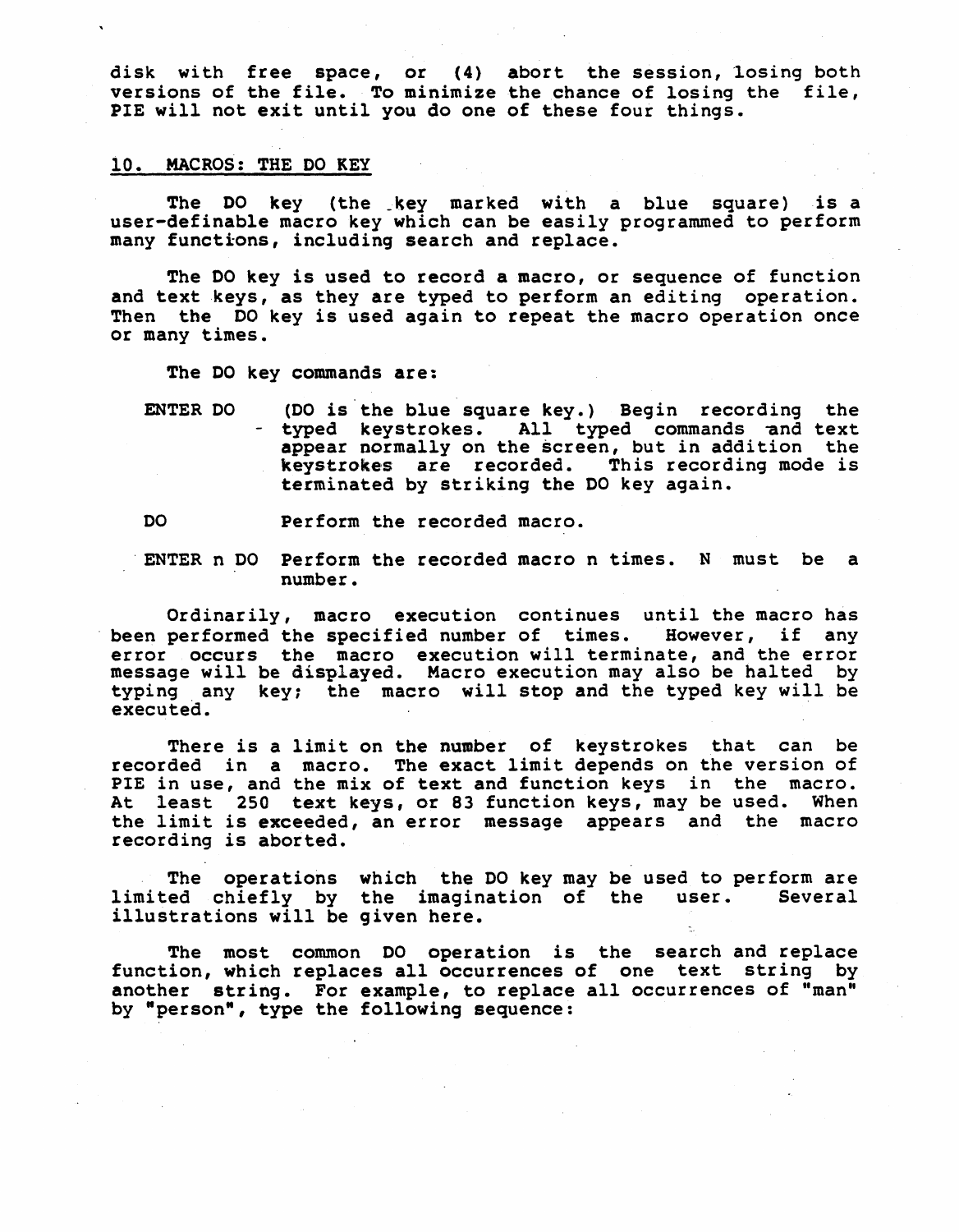| ENTER DO     |                   | Begin recording.             |
|--------------|-------------------|------------------------------|
|              | ENTER man +SEARCH | Search to next "man".        |
| per          |                   | Type "per" over "man".       |
| <b>IC</b>    |                   | Enter insert mode.           |
| son          |                   | Insert "son" after "per".    |
| IC           |                   | Leave insert mode            |
| DO           |                   | Terminate recording          |
| ENTER 999 DO |                   | Execute the macro 999 times. |

If there are fewer than 999 instances of "man" in the file, the search will £ail after the last instance has been replaced, and this error will halt the macro execution.

Sometimes you may want to inspect each instance of a string in a file, and decide for each one whether to replace it with another string. This is easily done by programming the DO key to perform the replacement, but not the search. Then the +SEARCH key may be pressed repeatedly to move to each occurrence of the string, and the DO key can be pressed to perform the replacement whenever that is desired.

Another useful operation is to indent a number of lines of<br>text. Suppose the cursor is positioned at the first line of 50 Suppose the cursor is positioned at the first line of 50 lines of text, and it is desired to indent all 50 lines by placing ten blank spaces at the beginning of each line. This can be done by:

> IC ENTER DO  $\mathbf{u}$  and  $\mathbf{u}$  and  $\mathbf{u}$ RETURN DO ENTER 49 DO

Enter insert mode.<br>Begin recording. Type 10 blank spaces. Move to next line. Terminate recording Insert spaces in next 49 lines.

#### 11. HINTS AND KINKS

# Error Conditions.

Error conditions are indicated in one of two ways. If PIE is asked to do something it can't do, like search for something that isn't in the file, or if an illegal function key is pressed, PIE will sound the bell. If something special happens, like running out of memory for editing, a warning message will appear on the bottom line of the screen.

## Free Space.

In the lower right hand corner of the screen, PIE displays the line number of the file on which the cursor is currently positioned, and the number of free characters remaining in the positioned, and the number of free characters remaining in the<br>computer memory. As more text is entered, the number of free characters will decrease.

When this number drops below 2000, PIE will highlight it and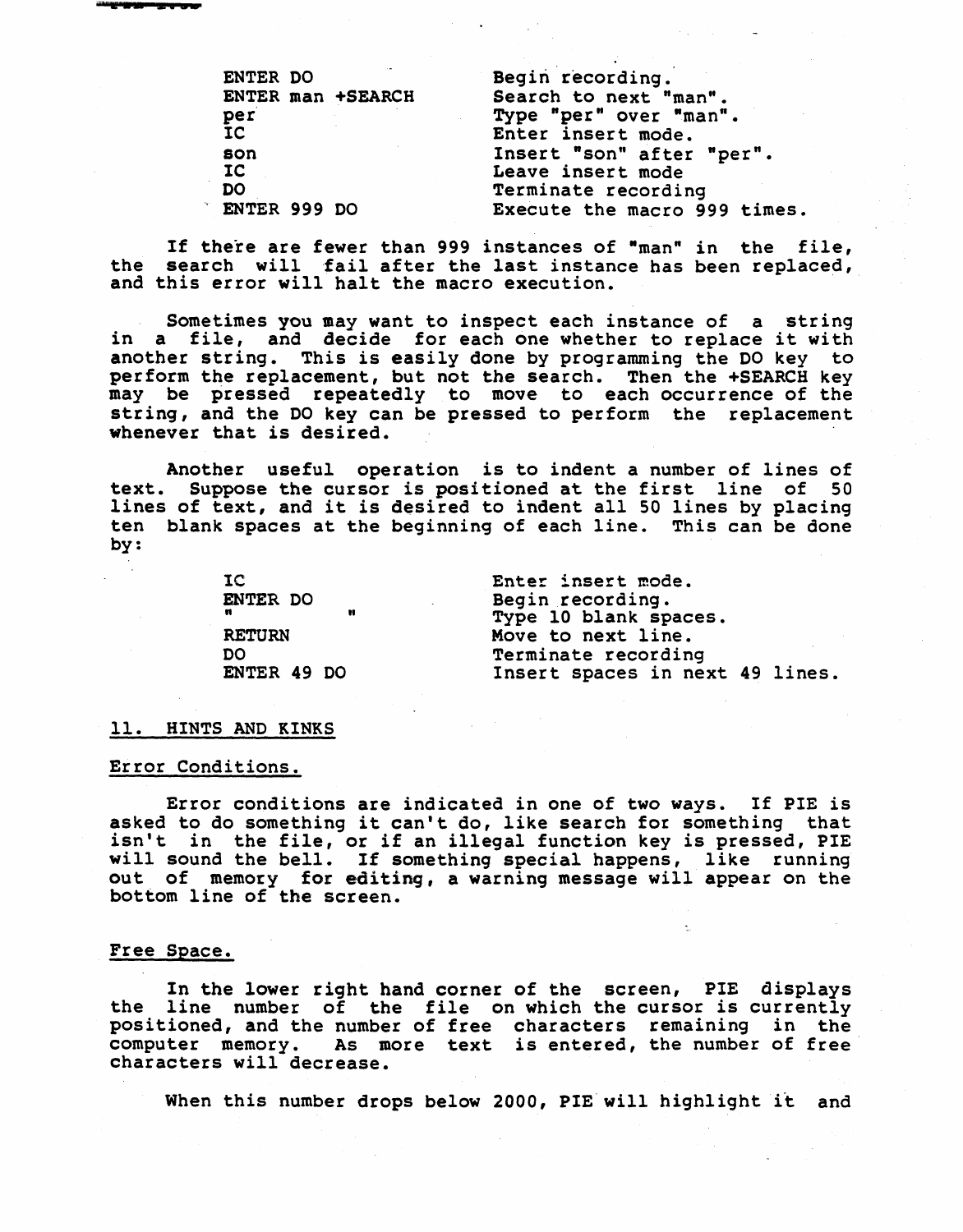display a warning message. If this happens, you must exit almost immediately. The characters on the screen, which may number as many as 1944, need to be stored in free space in order to exit, so when the free count goes under 2000 PIE is almost completely out of space.

If this happens, it is a good idea to break the file up into smaller files if possible. If you continue editing, PIE may abort and any editing done will be lost.

'(Depending on the operating system, PIE may make use of system overlay areas to utilize additional space when needed. This may result in an increase in the free space count, and an increase in the number of disk accesses at the beginning and end of a session when editing a large file.)

# Exiting without Confusing Your Terminal

Sometimes the PIE command is given, and then you decide not to edit a file (or can't remember the name of the file to edit). You may abort PIE in this situation by hitting ctrl-C in CP/M versions, or ctrl-Z in HDOS versions. Once a file is displayed on versions, or ctrl-Z in HDOS versions. Once a file is displayed on<br>the screen, <u>ctrl-Z should not be used to exit,</u> as this may leave the terminal, keypad, and console driver in strange modes. Instead, the editing session may be aborted by ENTER Ctrl-E (see Section 9).

# Losing Tabs and Other Patchables

To conserve disk space, PIE normally uses tabs to represent two or more blanks ending on a tab stop. This feature can be suppressed by a simple patch, which will cause PIE to replace all tabs with multiple spaces on every line which is, displayed on the screen during an editing session. The file PATCHES.DOC on the PIE distribution disk lists the patch and location for each current version of PIE.

PIE uses timing to detect the difference between the ESC key<br>and the function keys. If PIE is operated at terminal speeds below 1200 baud, the delay between characters may interfere with proper reading of the function keys. Although operation of PIE at such low speeds is not recommended, it may be accomplished by<br>patching the timing location shown in file PATCHES.DOC. That patching the timing location shown in file PATCHES. DOC. location currently contains -10 (366 octal or F6 hex). Try replacing it with a smaller number; 350 (EO) should suffice for 300 baud operation. '

Word wrap is normally off when PIE starts up. To patch it to be on, enter the column number (in octal) at which to wrap in the byte indicated in PATCHES.DOC.

In HDOS, patching is done using the PATCH program on the 'HDOS distribution disk. Ctrl-D is used to return to the previous prompt or to exit; otherwise the program is self-explanatory. To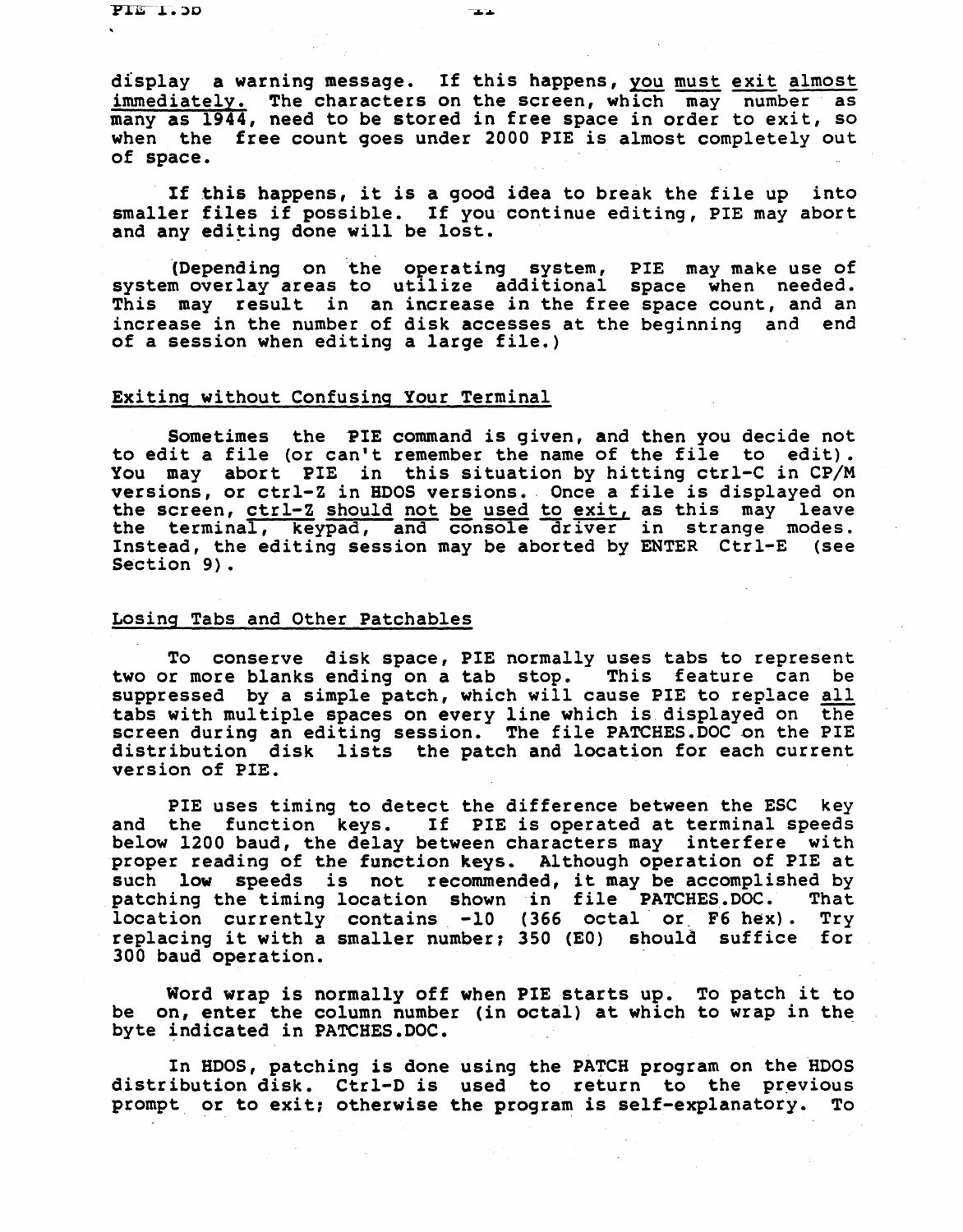... ...*..* 

patch under CP/M, use DDT and the SAVE command; see the appropriate CP/M manuals.

# In Case of Emergency.

PIE is quite reliable, as programs go, but occasionally something goes wrong and things lock up. There could be a bomething good wrong that things room the indice cours so a ·non-existent disk drive. You might even find a bug in PIE.

Well, fot whatever reason, suppose you've been typing for three hours without saving and now the keyboard is dead. You make firm but unhelpful resolutions about saving every fifteen minutes (next time), and you're too much of a gentleperson to call me at four A.M. Is there any way at all to save all that typing?

Absolutely maybe. Desperate situations call for desperate measures, so here's one. Grit your teeth and reboot the system. Mount a disk with plenty of free space. If you're on CP/M, execute the command

## SAVE 255 LASTBOPE.TXT

but instead of 255 use four times your memory size, in K, less one. On HOOS, run DBUG, and execute the command

### DUMP LASTHOPE.TXT,60000-377377

but instead of 377377 use the last word address of your memory  $-$ 377377 for 56K, 337377 for 48K, 237377 for 32K. Then ctrl-D out.

Now you have a file LASTHOPE.TXT. It's huge, and full of garbage, but somewhere in there is your text. It's probably split up into two chunks, and whatever was on the screen is lost or in a funny format, and it will take some creative editing with' ED or EDIT to get the text out (the file is too big for PIE). But most of your typing is in there somewhere. Good luck.